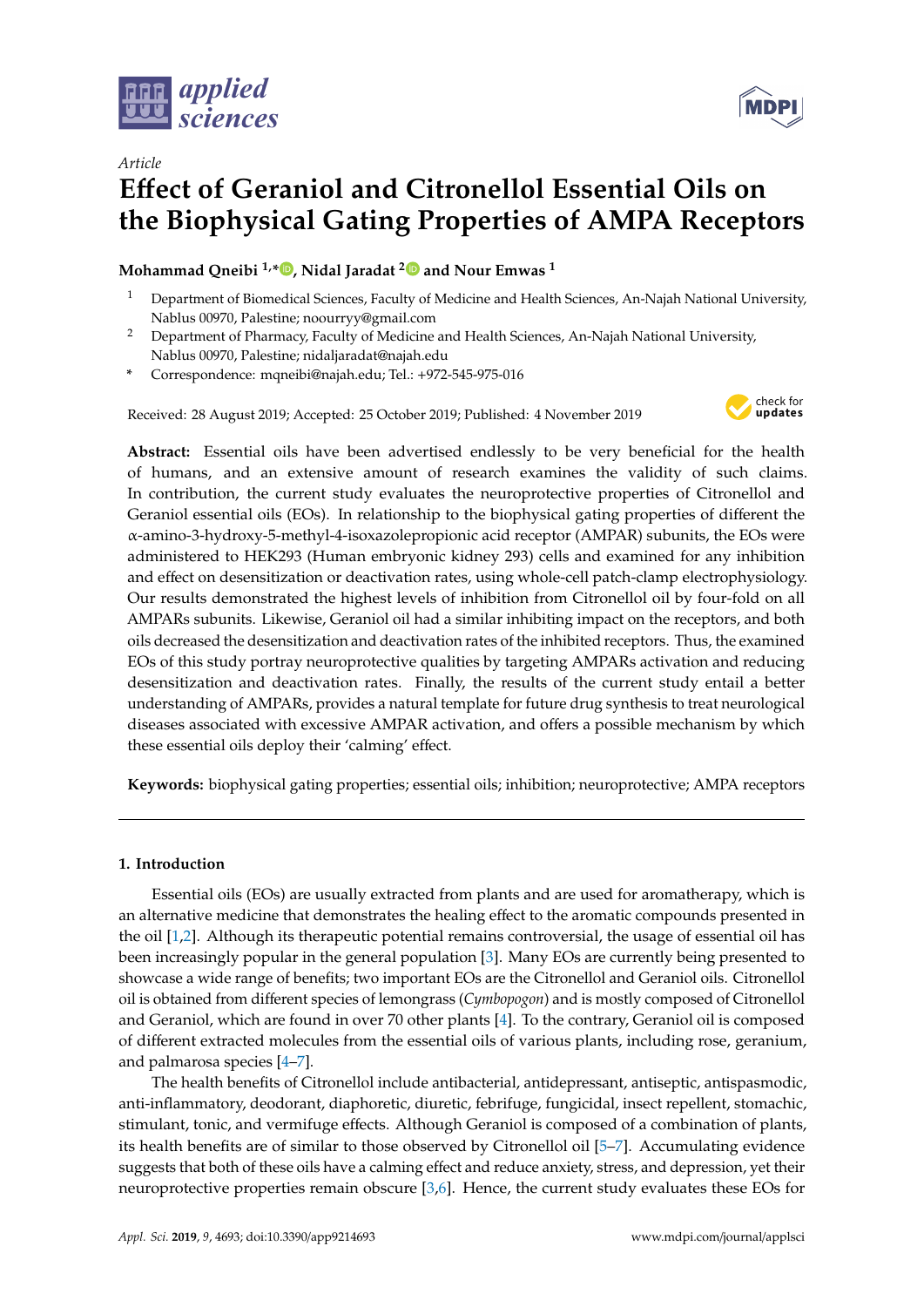neuroprotective qualities to the activity of the α-amino-3-hydroxy-5-methyl-4-isoxazolepropionic acid receptor, AMPARs.

AMPARs are part of the ionotropic glutamate receptor family (iGluRs) that respond to glutamate. These receptors are responsible for the majority of the fastest excitatory neurotransmission and play a significant role in important brain activity, such as learning and memory formation [\[8,](#page-8-4)[9\]](#page-8-5). However, excessive AMPARs have been associated with neurotoxicity, which is linked to various neurodegenerative diseases. An increasing body of evidence suggests the progression and pathogenesis of several diseases are related to the mechanism of neuronal death caused by excitotoxicity [\[10\]](#page-8-6). Thus, glutamate-induced excitotoxicity has been implicated in many different neurological disorders, such as epilepsy, ischemia, amyotrophic lateral sclerosis (ALS), and Alzheimer's disease (AD) [\[11](#page-8-7)[,12\]](#page-8-8).

In an attempt to treat various chronic neurodegenerative disorders, multiple studies researched the possibilities of potential AMPAR antagonists to reduce the excitotoxicity [\[8](#page-8-4)[,13\]](#page-8-9). In fact, due to drug resistance, a new target for anti-epileptic and anti-seizures is towards AMPAR inhibition, precisely drugs that act as non-competitive inhibitors [\[12](#page-8-8)[–16\]](#page-8-10). However, many of the researched antagonists fail at the clinical trials due to low efficacy or severe side effects, such as respiratory depression, sedation, tolerance, dependence, and extrapyramidal symptoms [\[14\]](#page-8-11). Moreover, many of the possible drug candidates for AMPARs possess selectivity towards specific AMPAR subunits, which fails to be effective in many diseases, such as ALS [\[13\]](#page-8-9). Research is currently fixated on the neuroprotective properties of various essential oils and natural components to counteract undesired side effects [\[17](#page-8-12)[–20\]](#page-8-13). The current study investigates the possible mechanism for such an effect in AMPAR inhibition. Moreover, through a natural approach, we aim to investigate the potential possibility of these EOs on inhibiting the activity of AMPARs and provide a possible drug candidate for diseases associated with excessive AMPAR activation. Equally as important, the results of this study shed light on the protein-receptor interaction and allow a better understanding of AMPARs. The inhibition of AMPARs was calculated by using an electrophysiological approach to record the whole-cell current (patch clamp), with and without the administration of EOs into human embryonic kidney cells HEK293. The same methodology was also applied to investigate the effect of these EOs on other biophysical gating properties, i.e., the desensitization and deactivation rates of AMPARs. Alteration in the kinetics of the receptor's desensitization and deactivation rates can also signify the potential of the oils in drug synthesis. Finally, the study will examine these EOs individually on the most abundant homomeric and heterologous AMPAR subunits; GluA1, GluA2, GluA1/2, and GluA2/3.

### **2. Material and Methods**

### *2.1. HEK293 Cell Patch-Clamp Recordings*

The whole-cell patch-clamp technique was used in the electrophysiology recordings of HEK293 cells to obtain the activation, desensitization, and deactivation rates of the expressed AMPARs. Using Sutter's instrument; the integrated patch amplifier (IPA, Novato, CA 94949, USA), the whole-cell recordings were optimized, and data acquisition was analyzed using Igor Pro7 (Wave Metrics, Inc. Lake Oswego, OR 97036, USA). SutterPatch Software v. 1.1.1 (Sutter Instruments, Novato, CA 94949, USA) was used to replicate the cells' membrane currents; hence, the sampling frequency was set at 10 kHz, while the low-pass filter was set to 2 kHz. Borosilicate glass was used to fabricate the patch electrodes with a resistance of 2–4 M $\Omega$ . The extracellular solution contained (values are in mM): 150 NaCl, 2.8 KCl, 0.5 MgCl<sub>2</sub>, 2 CaCl<sub>2</sub>, 10 HEPES adjusted to pH 7.4 with NaOH. Upon succeeding a gigaseal with an AMPAR expressed HEK293 cell, it was interchangeably exposed to three different solutions; the first contained the glutamate alone, the second contained glutamate + Citronellol while the last tube contained glutamate + Geraniol. The cell was supplied with these solutions one at a time, exchanged every 500 ms, from a double barrel glass (theta tube) that was also constantly supplying the cell with a solution of 110 CsF, 30 CsCl, 4 NaCl, 0.5 CaCl<sub>2</sub>, 10 Trypsin EDTA solution B (0.25%), EDTA (0.05%), 10 HEPES, adjusted to pH 7.2 with CsOH (values are in mM), from the other barrel. The theta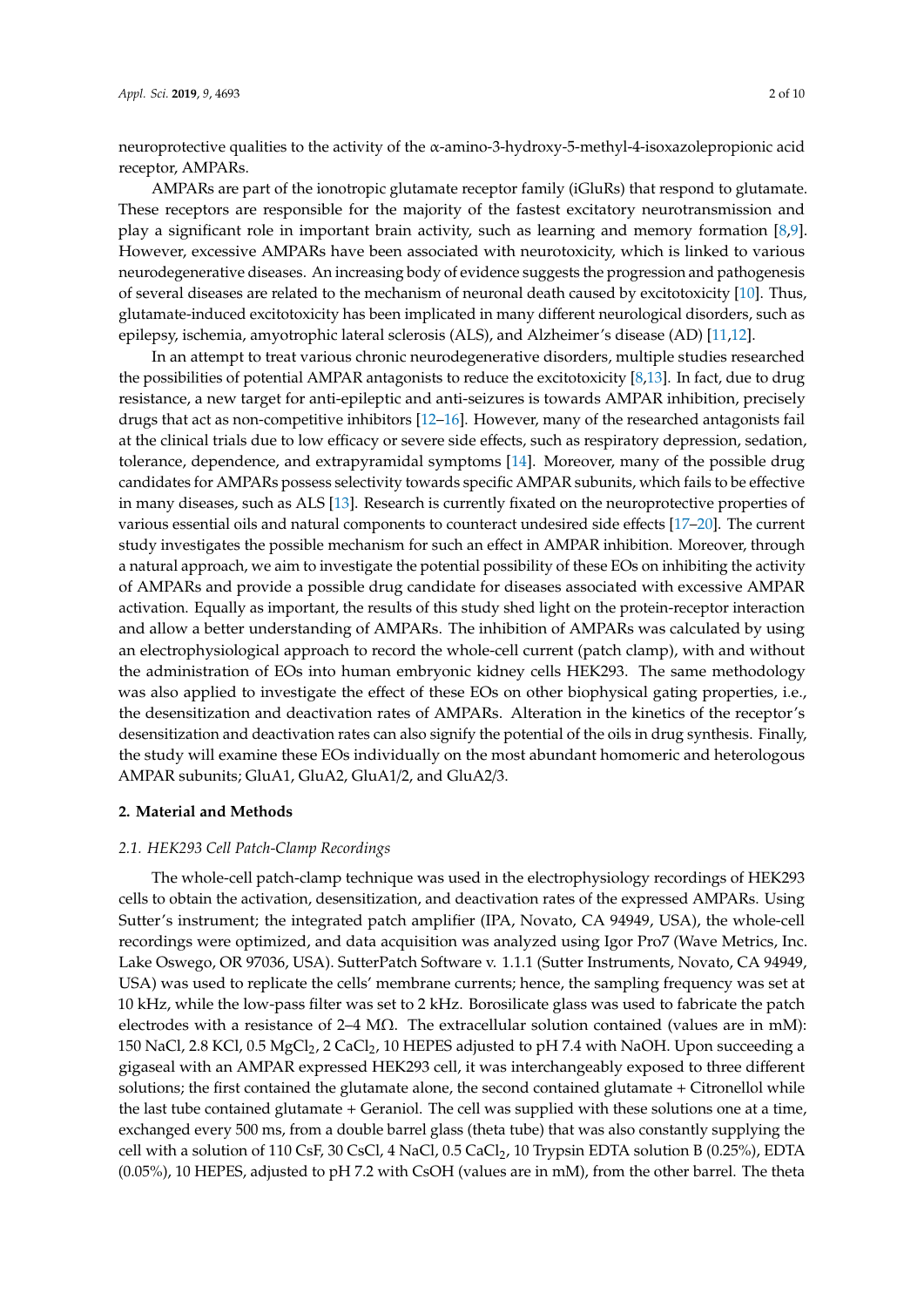tube was mounted on a high-speed piezo solution switcher (AutoMate Scientific, Inc. Berkeley, CA 94710, USA) to mimic the speed of naturally-induced AMPAR currents. The control were the baseline currents produced from supplying the cell with glutamate alone, tested and recorded before and after each exposure of the cell to the oils. AMPAR-current deactivation and desensitization were fitted with two exponentials, and the weighted tau (τw) was calculated as  $\tau w = (\tau f \times af) + (\tau s \times as)$ , where (af) and (as) are the relative amplitudes of the fast (τf) and slow (τs) exponential component. Hence, the currents were evoked by the application of 3 mM glutamate for desensitization while for deactivation, the cells were administered 1 mM of glutamate for 500 ms. To compare the current before and after the administration of the EOs, the currents (I) at the steady-state was normalized to the current obtained with agonist alone  $(I_0)$ . The same concept follows for the currents obtained from separately and individually treating the cell with the selected EOs. Inhibition was calculated as a percentage of the difference in current amplitude from the pulse before to antagonist application and the second pulse after the current stabilization post-antagonist application. Significance compared with AMPAR expressed alone or with AMPAR+ compound of interest; *p*-value (one-way ANOVA):  $*$  < 0.05, \*\* < 0.01, \*\*\* < 0.001, ns: not significant.

#### *2.2. cDNA Transient Transfection in HEK293 Cells*

All AMPARs subunits used in this experiment are in the flip isoform (pBlueScript), which were obtained from S. F. Heinemann (Salk Institute, La Jolla, CA, USA) and subcloned in pRK for expression in HEK293. P. H. Seeburg (Max Planck Institute for Medical Research, Heidelberg, Germany) gifted the laboratory with the GluA2 unedited form (R607Q) (flip isoforms) and enhanced green fluorescent protein (EGFP) in pRK5. Homomeric AMPAR plasmids were cotransfected with a GFP expression vector (1  $\mu$ g of GluA1 or GluA2, 1  $\mu$ g GFP) in HEK293 cells by chemical-mediated transfection. Likewise, heterologous AMPAR plasmids were transfected in the same manner under a 1:1.2 ratio. Each cell had a specific AMPAR subunit expressed, to maintain the level of expression throughout the experiment and to individually examine the effect of the oils on the specific receptor, be it homomeric or heteromeric. Cells were then seeded in Petri dishes in DMEM supplemented with 10% foetal calf serum and antibiotics and maintained in a humidified incubator at 37 °C and 5% CO<sub>2</sub>. Highly fluorescent cells were identified and selected for recording. Cells of similar initial current, produced from the glutamate alone before oil exposure, were used in the sample size to reduce the range of variability in AMPAR expression and as a result, current discrepancies.

### *2.3. HEK293 Cell Culture and Transfection*

The electrophysiology recording occurred two to three days after transfecting the cells of a temperature and membrane potential set at 22 ◦C and −60 mV, respectively. For the purpose of cell culturing and transfection all HEK293 cells (Sigma, 89555 Steinheim am Albuch, Germany) were grown in a medium of DMEM, Dulbecco Modified Eagle Medium, (Sigma, Ronkonkoma, NY 11779, USA) which contained 0.1 mg/mL streptomycin, and 1 mM sodium pyruvate (Biological Industries, Beit-Haemek, Israel) and a 10% of FBS, foetal bovine serum. Before transfection, the cells were sub-cultured twice a week and left in the incubator for 24 hours, set at 37 °C, 5% CO<sub>2</sub>. After DNA preparation and cell culturing the transient cDNA was transfected in HEK293 cells. The transfection reagent that was used was jetPRIME (Polyplus: New York, NY 11779, USA) after which the cells were left for 36hrs in the incubator. Finally, to prepare the cells for whole-cell patch-clamp, they were replanted from the 12-well plates to coverslips coated with Laminin (1 mg/mL; Sigma, Steinheim am Albuch, Germany).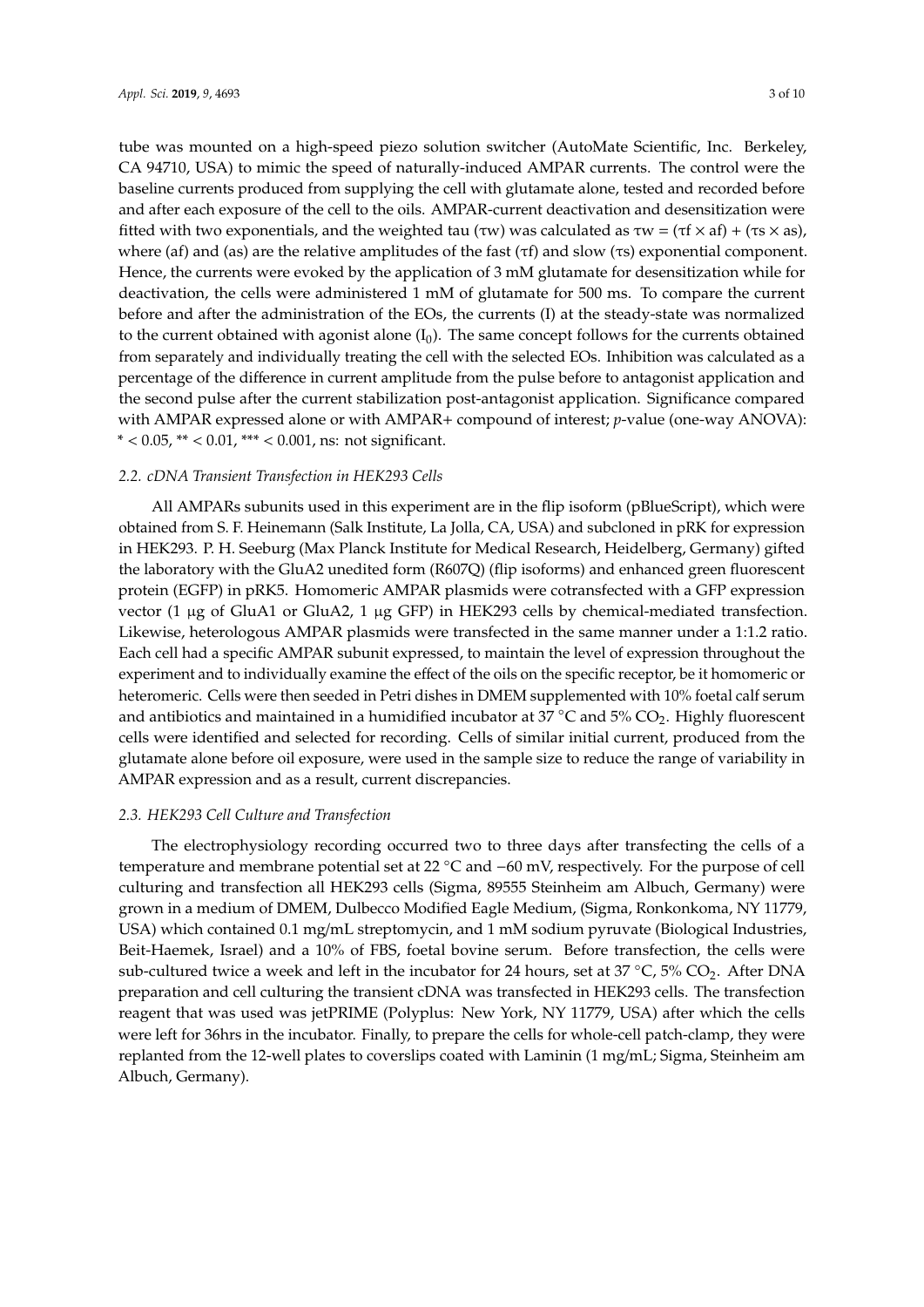#### **3. Results and Discussion 3. Results and Discussion**

## *3.1. E*ff*ect of Oils on the Peak Current of AMPARs 3.1. Effect of Oils on the Peak Current of AMPARs*

To inquire direct effects of the essential oils on amplitude generated by AMPARs, Heterologous To inquire direct effects of the essential oils on amplitude generated by AMPARs, Heterologous expression (GluA1/2 and GluA2/3) and Homologous expression of GluA1 and GluA2 subunits in expression (GluA1/2 and GluA2/3) and Homologous expression of GluA1 and GluA2 subunits in HEK293 cells were individually and separately examined via whole-cell patch-clamp with and without HEK293 cells were individually and separately examined via whole-cell patch-clamp with and the administration of the compound of interest. The peak currents of AMPA receptors subunits with glutamate alone and no treatment are  $834 \pm 45$  pA,  $1330 \pm 77$  pA,  $520 \pm 39$  pA,  $443 \pm 45$  pA, for GluA1, GLuA2, GluA1/2, and GluA2/3, respectively as shown in Figure [1A](#page-3-0). The essential Citronellol oil was applied to the cell and resulted in a drastic reduction in the peak current of the AMPARs previously mentioned to  $185 \pm 23$  pA,  $380 \pm 26$  pA,  $121 \pm 19$  pA, and  $153 \pm 32$  pA. Likewise, the effect of Geraniol oil had a similar impact on the peak current of AMPAR subunits. Hence, the peak current of GluA1, GluA2, GluA1/2, and GluA2/3 were reduced to the following readings;  $232 \pm 31$  pA,  $429 \pm 35$  pA,  $163 \pm 17$  pA, and  $164 \pm 35$  pA Figure [1B](#page-3-0) showcases whole-cell current traces from GluA1 channels  $\frac{1}{2}$  channels (most significant) expressed in HEK-293 cells in the absence (left) and presence (right) of Citronellol oil.  $(11000 \text{ erg.} \dots)$ 

<span id="page-3-0"></span>

AMPAR subunits. (**A**). Amplitude generated from glutamate alone (black), glutamate + Citronellol (white) and from glutamate + Geraniol (grey). (**B**). Pair of representative whole-cell current traces from GluA1 channels (most significant) expressed in HEK-293 cells in the absence (left) and presence (right) of Citronellol oil. The recording was conducted upon 500 ms application of 10 mM glutamate to whole-cell recording from HEK293 cells expressing various AMPARs subunits. **Figure 1.** Effect of essential oils and compounds on the amplitude of the whole-cell generated by various

The whole-cell current recording was conducted at −60 mV, pH 7.4, and 22 °C. Graphs summarize weighted time constants for activation. Data shown are mean  $\pm$  SEM; n = 4 (number of patch cells in the whole-cell configuration). A one-way ANOVA test was used to measure the significance: \*  $p < 0.05$ ; \*\*  $p < 0.01$ ; \*\*\*  $p < 0.001$ ; ns, not significant.

## 3.2. Influence of Oils on the Desensitization Rate

The Inhibition of the EOs on AMPAR activity shed light on the possibility of their impact on desensitization time of GluA1, GluA2, GluA1/2, and GluA2/3 were as follows;  $2.9 \pm 0.1$  ms,  $2.4 \pm 0.1$  ms,  $5.1 \pm 0.3$  ms, and  $2.4 \pm 0.2$  ms denoting an average rate (τ = 1/ms) of 0.34 ms<sup>−1</sup>, 0.42 ms<sup>−1</sup>, 0.20 ms<sup>−1</sup>, desensitization time of GluA1, GluA2, and GluA1, GluA2, and GluA1, Figure [2A](#page-4-0). A decrease in desensitization rate was in GluA1, GluA2 ms, 5.1  $\mu$  0.3 ms, and 2.4  $\mu$  0.3 ms, and 2.4  $\mu$  0.1  $\mu$  0.1  $\mu$  0.1  $\mu$  0.1  $\mu$  0.42  $\mu$  ms $\mu$ , 0.1  $\mu$  ms $\mu$ , 0.12  $\mu$  ms $\mu$ , 0.12  $\mu$  ms $\mu$ , 0.121  $\mu$  ms $\mu$ , 0.121  $\mu$  ms $\mu$ , 0.121  $\mu$  ms $\mu$ ,  $\$ homologous AMPARs and GluA1/2 and GluA2/3 Heterologous AMPARs upon treating the cells with other biophysical gating properties of AMPARs such as desensitization (Figure [2\)](#page-4-0). The average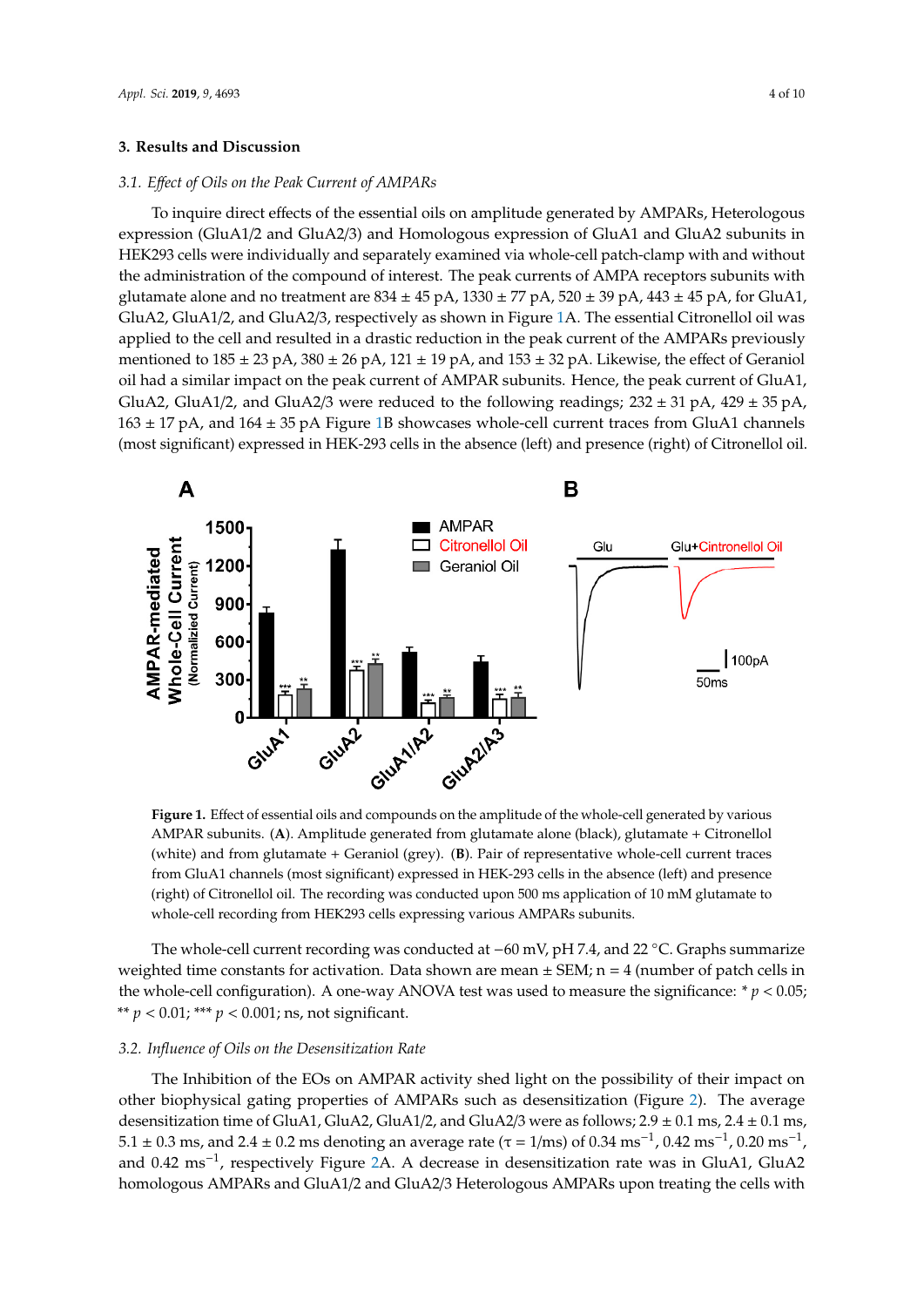either EOs. Hence for Citronellol oil desensitization increased to  $4.3 \pm 0.4$  ms,  $2.8 \pm 0.2$ ms,  $5.7 \pm 0.3$  ms, and 2.7 ± 0.3 ms, which read a decrease in the desensitization rates to 0.23 ms<sup>-1</sup>, 0.36 ms<sup>-1</sup>, 0.18 ms<sup>-1</sup>, and 0.37 ms<sup>−1</sup>, respectively Figure [2A](#page-4-0). Likewise, for Geraniol oil, the desensitization reduced to  $3.6 \pm 0.3$  ms,  $2.6 \pm 0.2$  ms,  $5.4 \pm 0.3$  ms, and  $2.6 \pm 0.4$  ms denoting a decrease in the rate of desensitization to equal;  $0.28 \text{ ms}^{-1}$ ,  $0.38 \text{ ms}^{-1}$ ,  $0.18 \text{ ms}^{-1}$ , and  $0.38 \text{ ms}^{-1}$ , respectively. Figure [2B](#page-4-0) showcases the whole-cell current traces from GluA1 channels (most significant) expressed in HEK293 cells in the absence (left) and presence (right) of Citronellol oil. (left) and presence (right) of Citronellol oil.

<span id="page-4-0"></span>

representative whole-cell current traces from GluA1 channels (most significant) expressed in HEK-293 cells in the absence (left) and presence (right) of Citronellol oil. The recording was conducted upon 500 ms application of 10 mM glutamate to whole-cell recording from HEK293 cells expressing various AMPARs subunits. Data shown are mean  $\pm$  SEM; n = 4 (number of patch cells in the whole-cell configuration). A one-way ANOVA test was used to measure the significance:  $* p < 0.05; ** p < 0.01;$ \*\*\*  $p < 0.001$ ; ns, not significant. **Figure 2.** Effect of oils and compounds on AMPAR desensitization. (**A**). Desensitization from glutamate alone (black), glutamate + Citronellol (white) and from glutamate + Geraniol (grey). (**B**). Pair of

### 3.3. Reduction in Deactivation Rate from Oils

*3.3. Reduction in Deactivation Rate from Oils*  influence on AMPAR deactivation (Figure [3\)](#page-5-0). The average deactivation time for GluA1, GluA2, GluA1/2 and GluA2/3 recorded at;  $2.3 \pm 0.1$  ms,  $2.1 \pm 0.1$  ms,  $2.5 \pm 0.2$  ms,  $2.5 \pm 0.3$  ms, denoting an average rate of 0.43 ms<sup>-1</sup>, 0.48 ms<sup>-1</sup>, 0.40 ms<sup>-1</sup>, 0.40 ms<sup>-1</sup>, respectively. Upon treating the cells with Citronellol oil, the deactivation rates decreased for all AMPARs subunits. Hence, the deactivation was recorded at 3.7 ± 0.2 ms (0.27 ms<sup>-1</sup>), 3.2 ± 0.3 ms (0.31 ms<sup>-1</sup>), 3.4 ± 0.2 ms (0.29 ms<sup>-1</sup>) and 2.9 ± 0.4 ms (0.34 ms<sup>-1</sup>) for GluA1, GluA2, GluA1/2 and GluA2/3, respectively. Likewise, upon treating the cells with Geraniol oil, the deactivation for GluA1, GluA2, GluA1/2, and GluA2/3 increased to the following;  $3.2 \pm 0.4$  ms (0.31 ms<sup>-1</sup>),  $2.8 \pm 0.1$  ms (0.36 ms<sup>-1</sup>),  $3.1 \pm 0.5$  ms (0.32 ms<sup>-1</sup>), and  $2.7 \pm 0.5$  ms (0.37 ms<sup>-1</sup>). The effects of EOs on AMPAR's desensitization kinetics motivated the investigation of their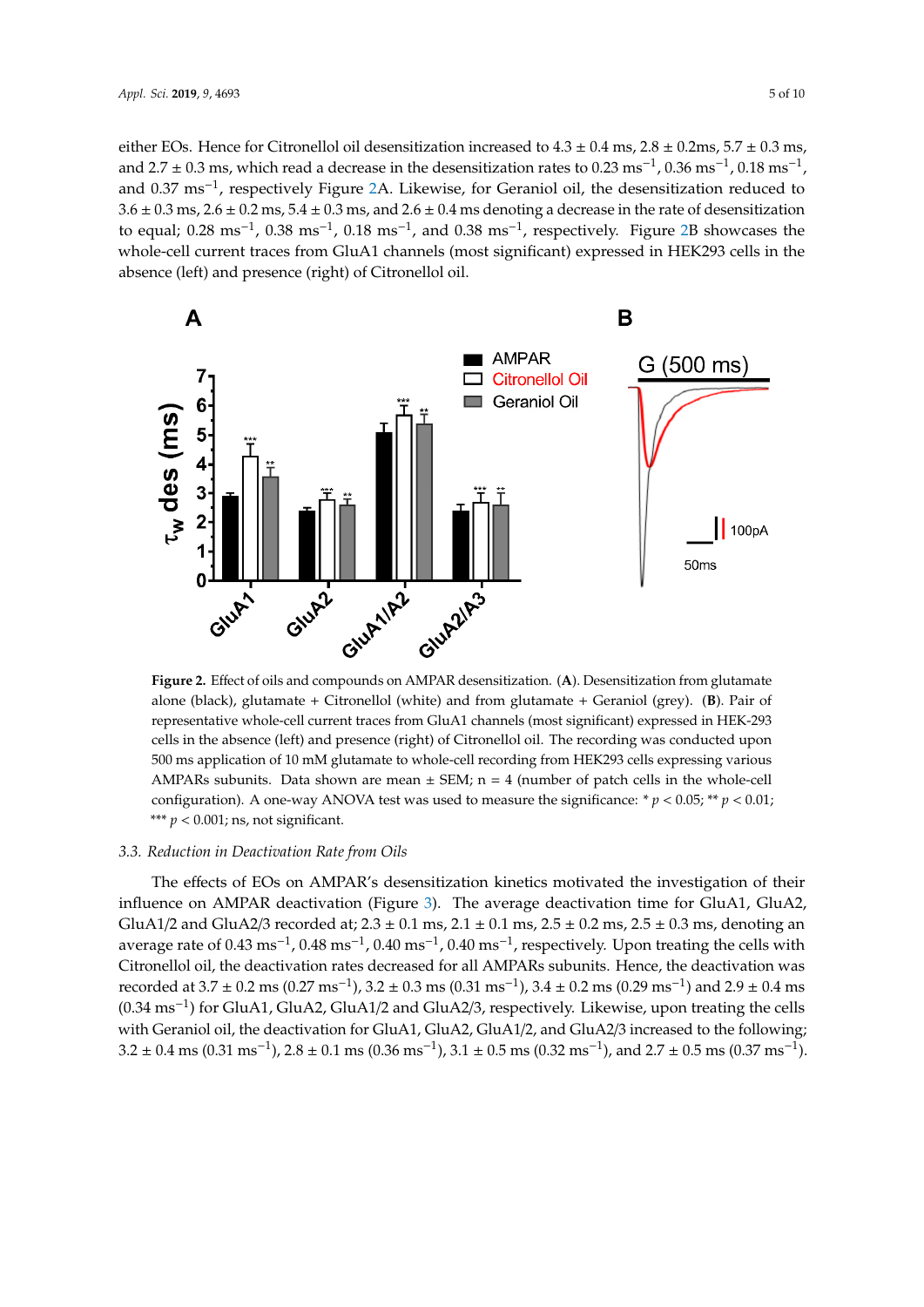<span id="page-5-0"></span>

of all AMPARs subunits, conducted at −60 mV, pH 7.4, and 22 °C, upon 1 ms application of 10 mM that summarizes the weighted time constants for deactivation (τW deact) for the whole cell recordings glutamate alone (black), glutamate + Citronellol (white), and from glutamate + Geraniol (grey). (**B**). of all AMPARS subunity at 22 °C, pH 7.4, and 22 °C, upon 1 mail 22 °C, upon 1 mail 22 °C, upon 1 mail 22 °C, upon 1 mail 22 °C, upon 1 mail 22 °C, upon 1 mail 22 °C, upon 1 mail 22 °C, upon 1 mail 22 °C, upon 1 mail 22 °C HEK-293 cells in the absence (left) and presence (right) of Citronellol oil. Data shown are mean ± SEM;  $n = 4$  (number of patch cells in the whole-cell configuration). A one-way ANOVA test was used to  $\mu$  secure the absolute  $(0.05, **, 20.01, **, 20.01)$  or not similar  $\mu$ . measure the significance: \*  $p < 0.05$ ; \*\*  $p < 0.01$ ; \*\*\*  $p < 0.001$ ; ns, not significant. **Figure 3.** Effect of oils and compounds on AMPAR Deactivation. (**A**). The graphical representation that summarizes the weighted time constants for deactivation ( $\tau_W$  deact) for the whole cell recordings

## **4. Discussion**

The excessive activation of AMPARs has been associated with numerous neurological diseases; as the market, and is known as perampanel. This drug is primarily used as an antiepileptic drug, yet has numerous serious side effects, such as depression, anxiety, paranoia, weight gain, and joint and back pain [\[21\]](#page-8-14). In response, the current study investigates two conventional essential oils; the Citronellol and Geraniol oils as possible AMPAR antagonist. In an attempt to reduce the side effect seen from perampanel, these oils have been documented to be antidepressants, anti-inflammatory, diuretics, etc. Hence the result of the study indicates that not only do they inhibit AMPARs but provide a natural antagonist of no side effects. In the same manner as the reduction in peak current, the desensitization and deactivation rates also decreased, insinuating the action of EOs target all biophysical properties of the AMPAR subunits in the same way. a result, has been the target of many drugs. However, only one pharmaceutical drug is currently on

The level of inhibition between the EOS was distinct as the Citronellol oil inhibited AMPARs subunit by four folds while the Geraniol oil inhibition was by only three-fold. Moreover, the inhibition between AMPAR subunits was also biased in that specific subunits were more susceptible to inhibition than others hence, the AMPAR subunit that was significantly impacted the most was GluA1 followed by its heteromeric subunit GluA1/A2, then GluA2 and finally GluA2/3. Both oils portrayed the same bias to specific AMPAR subunits, suggesting the action of these oils is similar and target the same antagonist site. However, due to the discrepancy seen in inhibition, the Citronellol is a more favorable and stable antagonist for AMPARs than the Geraniol oil. Although both oils favor specific AMPAR subunits, they remained to significantly inhibit all tested subunits, which is critical significance because unlike Talampanel [\[22\]](#page-8-15) that failed in clinical trials, due to its effectiveness on specific AMPAR subunits, these oils deploy their neuroprotective properties on all AMPARs. Finally, the inhibition of both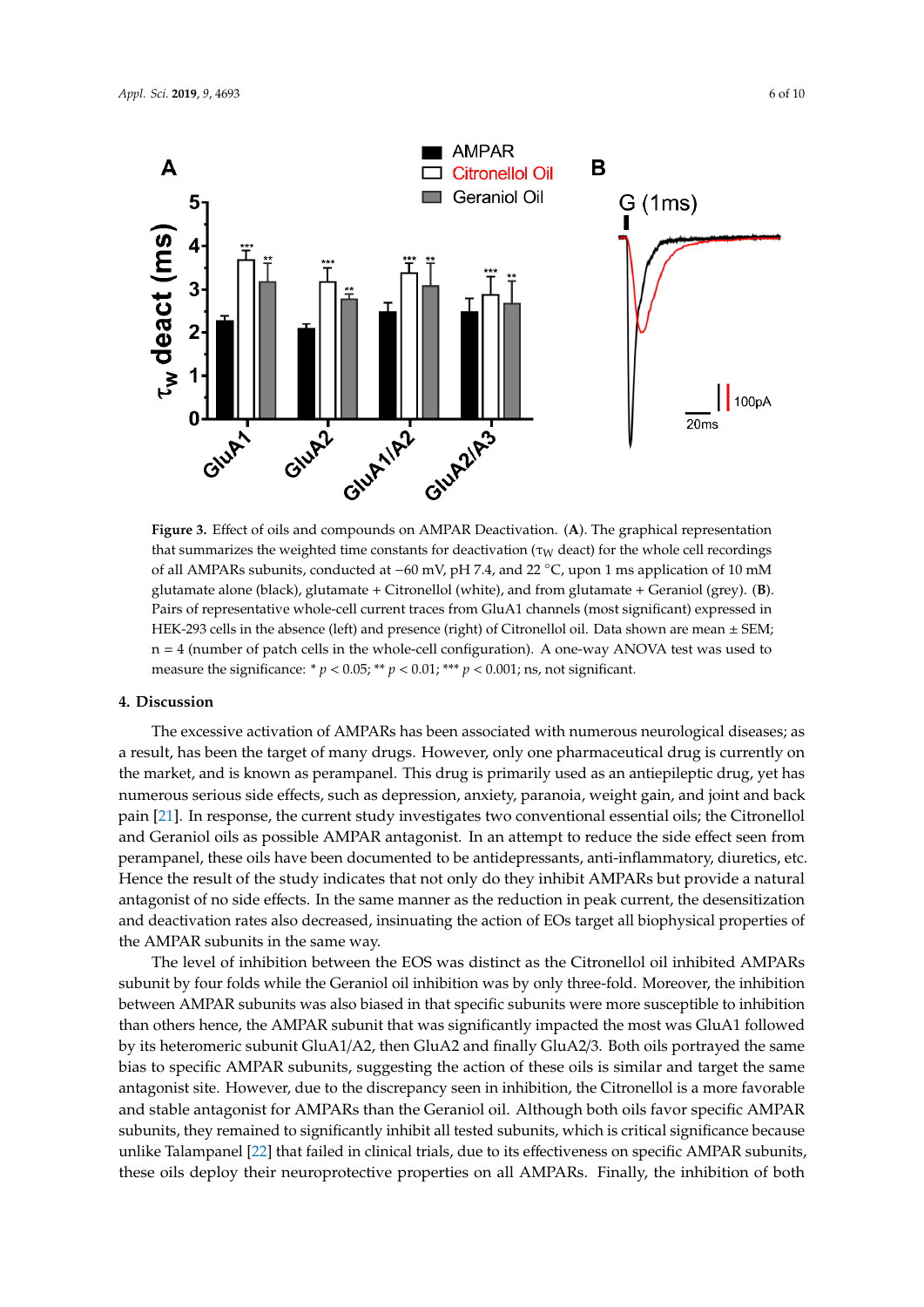essential oils was irrelevant to glutamate concentration, a suggestion they act as noncompetitive inhibitors. Due to excessive concentration of glutamate and as a result over activation of AMPARs, noncompetitive inhibitors are a significantly essential and desirable target in drug synthesis to treat the disease associated with AMPARs.

The administration of multi-components or single essential oils or their constituents in conventional medicine, complementary alternative medicine, folk medicine, and aromatherapy has been known for a long time, and its relevance is steadily growing [\[16](#page-8-10)[–18\]](#page-8-16). In the last few years, many scientific investigations were established to assess the effectiveness and the mechanisms of action of these compounds on the central nervous system [\[19](#page-8-17)[,23](#page-8-18)[,24\]](#page-8-19). The results of the current study demonstrate the tested EOs implement their calming effects by directly inhibiting AMPARs but also reducing the desensitization and deactivation rates. The interaction between the oils and receptor is at a noncompetitive antagonist site that is crucial in the mechanism of the other AMPAR biophysical properties. Hence, desensitization is caused by ion channel pore closure without the disassociation of the ligand from the receptor. On the contrary, the deactivation of AMPARs is characterized as the natural decay in current after the dissociation of glutamate from the receptor and closure of the channel gate [\[25,](#page-9-0)[26\]](#page-9-1). Computational ligand docking is needed to assess how the action of these oils targets all kinetics of the receptor's activation, deactivation, and desensitization. Nonetheless, reducing the desensitization and deactivation rates of AMPARs indirectly portrays neuroprotective properties as this will reduce the signal transduction and excessive activation of AMPARs, which is of pharmaceutical significance in treating epilepsy, ALS, and other neurological diseases.

However, only one pharmaceutical drug is currently in the market and is known as Perampanel. This drug is primarily used as an antiepileptic drug, yet has numerous serious side effects such as depression, anxiety, paranoia, weight gain, and joint and back pain [\[21\]](#page-8-14). In response, the current study investigates two conventional essential oils; the Citronellol and Geraniol oils as possible AMPAR antagonist. In attempt to reduce the side effect seen from Perampanel these oils have been documented to be antidepressant, anti-inflammatory, diuretics etc., hence the result of the study indicates that not only do they inhibit AMPARs, but also provide a natural antagonist of no side effects. In the same manner as the reduction in peak current, the desensitization and deactivation rates also decreased, insinuating the action of EOs target all biophysical properties of the AMPAR subunits in the same way.

The level of inhibition between the EOS was distinct as the Citronellol oil inhibited AMPARs subunit by four folds while the Geraniol oil inhibition was by only three-fold. Moreover, the inhibition between AMPAR subunits was also biased in that specific subunits were more susceptible to inhibition than others hence, the AMPAR subunit that was significantly impacted the most was GluA1 followed by its heteromeric subunit GluA1/A2, then GluA2 and, finally, GluA2/3. Both oils portrayed the same bias to specific AMPAR subunits, suggesting the action of these oils is similar and target the same antagonist site. However, due to the discrepancy seen in inhibition, the Citronellol is a more favorable and stable antagonist for AMPARs than the Geraniol oil. Although both oils favor certain AMPAR subunits, they remained to significantly inhibit all tested subunits, which is critical significance because unlike Talampanel that failed in clinical trials, due to its effectiveness on certain AMPAR subunits [\[22\]](#page-8-15), these oils deploy their neuroprotective properties on all AMPARs. Finally, the inhibition of both essential oils was irrelevant to glutamate concentration, suggestion they act as non-competitive inhibitors. Due to excessive concentration of glutamate and as a result over activation of AMPARs, noncompetitive inhibitors are a significantly important and desirable target in drug synthesis to treat the disease associated with AMAPRs.

The administration of multi-components or single essential oils or their constituents in conventional medicine, complementary/alternative medicine, folk medicine, and aromatherapy has been known for a long time, and its relevance is steadily growing [\[17](#page-8-12)[,18\]](#page-8-16). In the last few years, many scientific investigations have been established to assess the effectiveness and the mechanisms of action of these compounds on the central nervous system [\[19,](#page-8-17)[20\]](#page-8-13). Previously, we have shown no inhibitory effect from *Origanum syriacum* L. and *Lavandula dentate* L. essential oils on any of the tested AMPAR subunits [\[6\]](#page-8-3).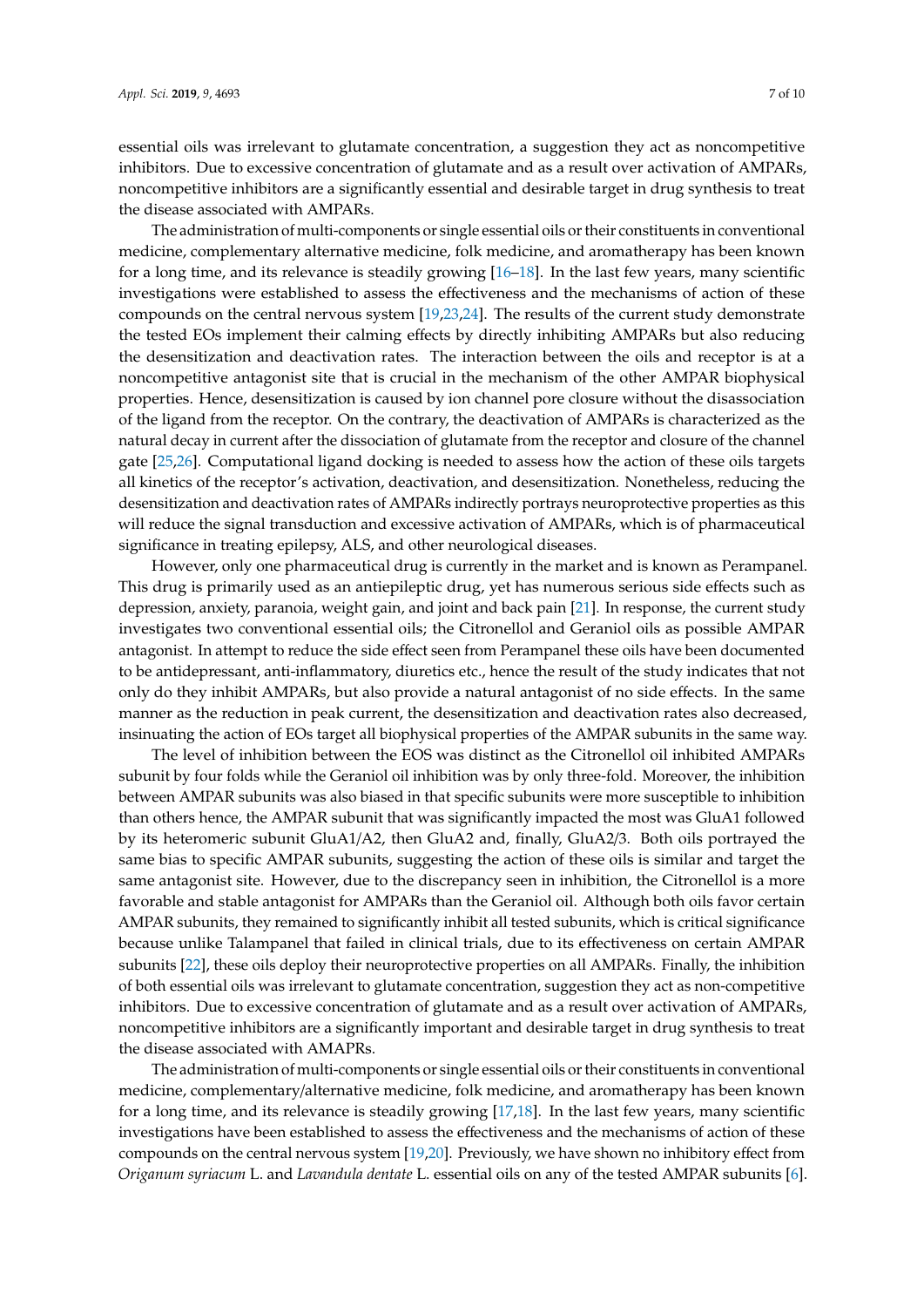Although they influenced the desensitization and deactivation of the AMPARs, the results given previously were not as significant in comparison to the present oils that non-competitively inhibit AMPARs. The results of the current study demonstrate the tested EOs implement their calming effects by directly inhibiting AMPARs but also reducing the desensitization and deactivation rates. The interaction between the oils and receptor is at a noncompetitive antagonist site that is crucial in the mechanism of the other AMPAR biophysical properties. Hence, desensitization is caused by ion channel pore closure without the disassociation of the ligand from the receptor. On the other hand, the deactivation of AMPARs is characterized as the natural decay in current after the dissociation of glutamate from the receptor and closure of the channel gate [\[14](#page-8-11)[,16\]](#page-8-10). Computational ligand docking is needed to assess how the action of these oils targets all kinetics of the receptor's activation, deactivation and desensitization. Nonetheless, reducing the desensitization, and deactivation rates of AMPARs may indirectly portray neuroprotective properties, as this will reduce the signal transduction and excessive activation of AMPARs, which is of pharmaceutical significance in treating epilepsy, ALS, and other neurological diseases.

### **5. Conclusions**

In conclusion, our study provides an alternative natural template for drug synthesis that targets AMPARs of all subunits. Additionally, we provide a mechanism by which these oils deploy their calming effect and reduced anxiety. Previously reported implications in excessive activation or overexpression of AMPARs in various neurological diseases encouraged research to target AMPARs inhibition, which, as a result, act as anticonvulsant treatment. Only one FDA approved an anticonvulsant drug, proposed to have neuroprotective properties by inhibiting and targeting AMPARs, is currently on the market with numerous side effects. Hence, this paper provides evidence of the tested EO's possessing similar neuroprotective properties yet are non-synthetic. Moreover, we notice an inhibition of all tested subunits but biased favoritism for the calcium-permeable AMPAR subunits than calcium impermeable. This is significant in understanding the neurological disorders related to a dysregulation in AMPAR subunit expression and a better aim to target the specific subunits as well as understand the difference in structure-protein interaction between various AMPARs. Finally, the study also enhanced the potential neuroprotective properties of the tested EOs as they also decreased the desensitization and deactivation rates of AMPARs. We hope to continue this study in induced ALS rodents and report the effect of the EOs on the progression of the disease.

**Author Contributions:** Conceptualization, M.Q. and N.J.; funding acquisition, M.Q.; investigation, M.Q., N.J. and N.E.; methodology, M.Q. and N.J.; writing—original draft, M.Q.; writing—review and editing: M.Q., N.J. and N.E.

Funding: This work was supported by a grant from An-Najah National University (grant number: ANNU-1920-Sc011).

**Acknowledgments:** The authors would like to acknowledge An-Najah National University and the Dean of Scientific Research for their support and funding.

**Conflicts of Interest:** There are no conflicts of interest.

### **References**

- <span id="page-7-0"></span>1. Almeida, L.d.F.D.d.; Paula, J.F.d.; Almeida, R.V.d.; Williams, D.W.; Hebling, J.; Cavalcanti, Y.W. Efficacy of citronella and cinnamon essential oils on Candida albicans biofilms. *Acta Odontol. Scand.* **2016**, *74*, 393–398. [\[CrossRef\]](http://dx.doi.org/10.3109/00016357.2016.1166261) [\[PubMed\]](http://www.ncbi.nlm.nih.gov/pubmed/27098375)
- <span id="page-7-1"></span>2. Gandhi, G.R.; Vasconcelos, A.B.S.; Haran, G.H.; Calisto, V.K.D.S.; Jothi, G.; Quintans, J.S.S.; Cuevas, L.E.; Narain, N.; Júnior, L.J.Q.; Cipolotti, R.; et al. Essential oils and its bioactive compounds modulating cytokines: A systematic review on anti-asthmatic and immunomodulatory properties. *Phytomedicine* **2019**, *31*, 152854. [\[CrossRef\]](http://dx.doi.org/10.1016/j.phymed.2019.152854) [\[PubMed\]](http://www.ncbi.nlm.nih.gov/pubmed/31036393)
- <span id="page-7-2"></span>3. Heghes, S.C.; Vostinaru, O.; Rus, L.M.; Mogosan, C.; Iuga, C.A.; Filip, L. Antispasmodic effect of essential oils and their constituents: A review. *Molecules* **2019**, *24*, 1675. [\[CrossRef\]](http://dx.doi.org/10.3390/molecules24091675) [\[PubMed\]](http://www.ncbi.nlm.nih.gov/pubmed/31035694)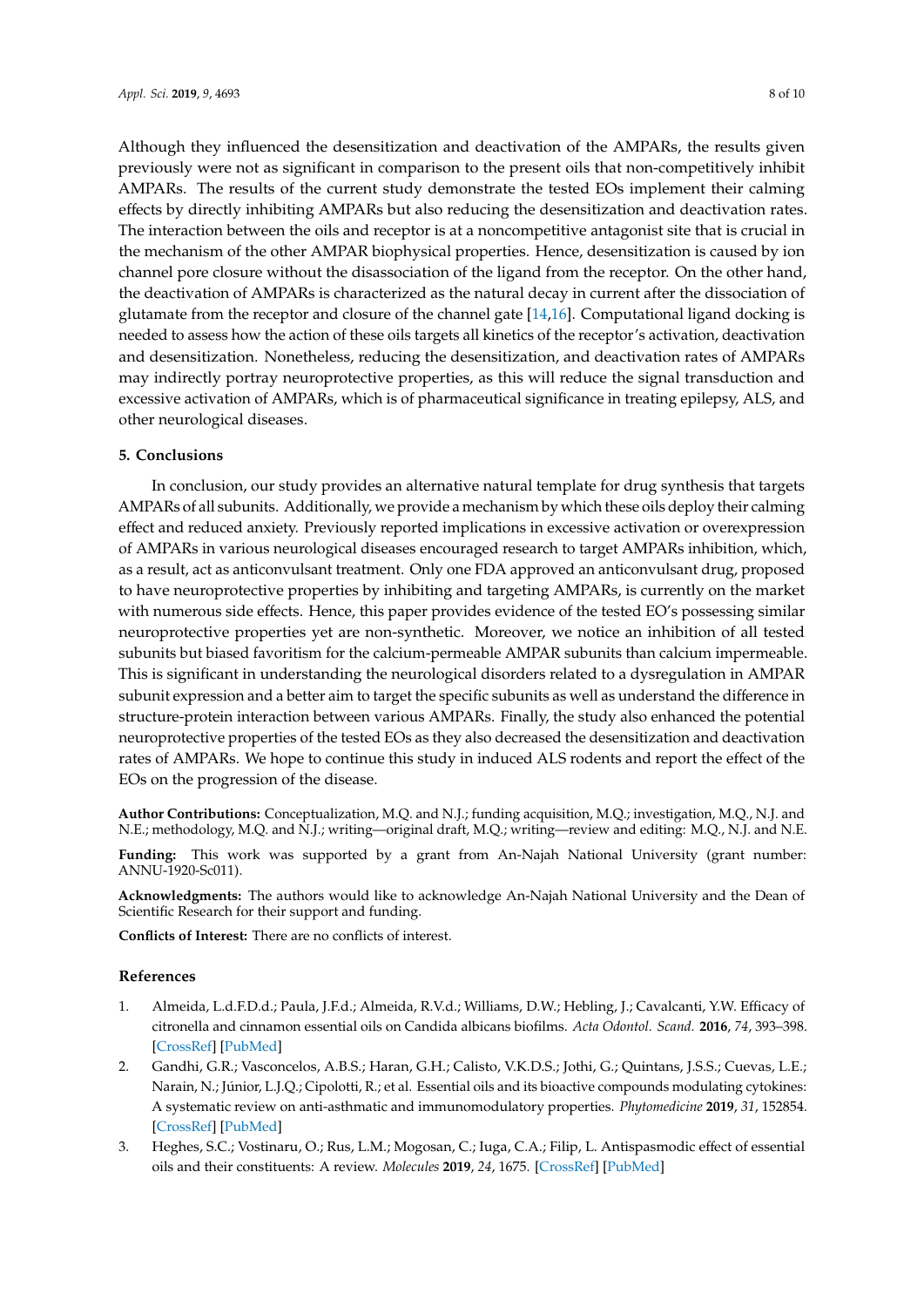- <span id="page-8-0"></span>4. Lowring, L.M. Using therapeutic essential oils to support the management of anxiety. *J. Am. Assoc. Nurse Pract.* **2019**, *31*, 558–561. [\[CrossRef\]](http://dx.doi.org/10.1097/JXX.0000000000000227) [\[PubMed\]](http://www.ncbi.nlm.nih.gov/pubmed/31169787)
- <span id="page-8-2"></span>5. Qneibi, M.S.; Micale, N.; Grasso, S.; Niu, L. Mechanism of inhibition of GluA2 AMPA receptor channel opening by 2, 3-benzodiazepine derivatives: Functional consequences of replacing a 7, 8-methylenedioxy with a 7, 8-ethylenedioxy moiety. *Biochemistry* **2012**, *51*, 1787–1795. [\[CrossRef\]](http://dx.doi.org/10.1021/bi2017552)
- <span id="page-8-3"></span>6. Qneibi, M.; Jaradat, N.; Hawash, M.; Naser Zaid, A.; Natsheh, A.-R.; Yousef, R.; Abuhasan, Q. The neuroprotective role of Origanum syriacum L. and Lavandula dentata L. essential oils through their effects on AMPA receptors. *BioMed Res. Int.* **2019**, *2019*, 5640173. [\[CrossRef\]](http://dx.doi.org/10.1155/2019/5640173)
- <span id="page-8-1"></span>7. Qneibi, M.; Hamed, O.; Fares, O.; Jaradat, N.; Natsheh, A.R.; AbuHasan, Q.; Emwas, N.; Al-Kerm, R.; Al-Kerm, R. The inhibitory role of curcumin derivatives on AMPA receptor subunits and their effect on the gating biophysical properties. *Eur. J. Pharm. Sci.* **2019**, *136*. [\[CrossRef\]](http://dx.doi.org/10.1016/j.ejps.2019.06.005)
- <span id="page-8-4"></span>8. Rogawski, M.A. AMPA receptors as a molecular target in epilepsy therapy. *Acta Neurol. Scand.* **2013**, *127*, 9–18. [\[CrossRef\]](http://dx.doi.org/10.1111/ane.12099)
- <span id="page-8-5"></span>9. Schousboe, A. Glutamate neurotoxicity related to energy failure. In *Handbook of Neurotoxicity*; Springer: New York, NY, USA, 2014; pp. 1299–1310.
- <span id="page-8-6"></span>10. Lewerenz, J.; Maher, P. Chronic glutamate toxicity in neurodegenerative diseases—what is the evidence? *Front. Neurosci.* **2015**, *9*, 469. [\[CrossRef\]](http://dx.doi.org/10.3389/fnins.2015.00469)
- <span id="page-8-7"></span>11. Sharma, R.; Rao, R.; Kumar, S.; Mahant, S.; Khatkar, S. Therapeutic potential of Citronella essential oil: A review. *Curr. Drug Discov. Technol.* **2018**, 15. [\[CrossRef\]](http://dx.doi.org/10.2174/1570163815666180718095041)
- <span id="page-8-8"></span>12. Williams, T.; Ince, P.G.; Oakley, A.E.; Shaw, P.J. An immunocytochemical study of the distribution of AMPA selective glutamate receptor subunits in the normal human motor system. *Neuroscience* **1996**, *74*, 185–198. [\[CrossRef\]](http://dx.doi.org/10.1016/0306-4522(96)00117-0)
- <span id="page-8-9"></span>13. Wang, B.; Zhang, G.; Yang, M.; Liu, N.; Li, Y.X.; Ma, H.; Ma, L.; Sun, T.; Tan, H.; Yu, J. Neuroprotective effect of anethole against neuropathic pain induced by chronic constriction injury of the sciatic nerve in mice. *Neurochem. Res.* **2018**, *43*, 2404–2422. [\[CrossRef\]](http://dx.doi.org/10.1007/s11064-018-2668-7) [\[PubMed\]](http://www.ncbi.nlm.nih.gov/pubmed/30367337)
- <span id="page-8-11"></span>14. Traynelis, S.F.; Wollmuth, L.P.; McBain, C.J.; Menniti, F.S.; Vance, K.M.; Ogden, K.K.; Hansen, K.B.; Yuan, H.; Myers, S.J.; Dingledine, R. Glutamate receptor ion channels: Structure, regulation, and function. *Pharmacol. Rev.* **2010**, *62*, 405–496. [\[CrossRef\]](http://dx.doi.org/10.1124/pr.109.002451) [\[PubMed\]](http://www.ncbi.nlm.nih.gov/pubmed/20716669)
- 15. Wright, A.L.; Vissel, B. The essential role of AMPA receptor GluR2 subunit RNA editing in the normal and diseased brain. *Front. Mol. Neurosci.* **2012**, *5*, 34. [\[CrossRef\]](http://dx.doi.org/10.3389/fnmol.2012.00034)
- <span id="page-8-10"></span>16. Dong, X.-X.; Wang, Y.; Qin, Z.-H. Molecular mechanisms of excitotoxicity and their relevance to pathogenesis of neurodegenerative diseases. *Acta Pharmacol. Sin.* **2009**, *30*, 379–384. [\[CrossRef\]](http://dx.doi.org/10.1038/aps.2009.24)
- <span id="page-8-12"></span>17. Yennawar, M.; White, R.S.; Jensen, F.E. AMPA receptor dysregulation and therapeutic interventions in a mouse model of CDKL5 Deficiency Disorder. *J. Neurosci.* **2019**, *39*, 4814–4828. [\[CrossRef\]](http://dx.doi.org/10.1523/JNEUROSCI.2041-18.2019)
- <span id="page-8-16"></span>18. Smeriglio, A.; Alloisio, S.; Raimondo, F.M.; Denaro, M.; Xiao, J.; Cornara, L.; Trombetta, D. Essential oil of Citrus lumia Risso: Phytochemical profile, antioxidant properties and activity on the central nervous system. *Food Chem. Toxicol.* **2018**, *119*, 407–416. [\[CrossRef\]](http://dx.doi.org/10.1016/j.fct.2017.12.053)
- <span id="page-8-17"></span>19. Throne Jones, T.; Reis, D. Safe Essential oil practice in cancer centers. *Oncol. Issues* **2018**, *33*, 48–54. [\[CrossRef\]](http://dx.doi.org/10.1080/10463356.2018.1502530)
- <span id="page-8-13"></span>20. Sharifi-Rad, M.; Salehi, B.; Sharifi-Rad, J.; Setzer, W.N.; Iriti, M. Pulicaria vulgaris Gaertn. essential oil: An alternative or complementary treatment for Leishmaniasis. *Cell. Mol. Biol.* **2018**, *64*, 18–21. [\[CrossRef\]](http://dx.doi.org/10.14715/cmb/2018.64.8.3)
- <span id="page-8-14"></span>21. Steinhoff, B.J.; Hübers, E.; Kurth, C.; Jürges Kehl-Kork, U. Plasma concentration and clinical effects of perampanel—The Kork experience. *Seizure* **2019**, *67*, 18–22. [\[CrossRef\]](http://dx.doi.org/10.1016/j.seizure.2019.02.022)
- <span id="page-8-15"></span>22. Pascuzzi, R.M.; Shefner, J.; Chappell, A.S.; Bjerke, J.S.; Tamura, R.; Chaudhry, V.; Clawson, L.; Haas, L.; Rothstein, J.D. A phase II trial of talampanel in subjects with amyotrophic lateral sclerosis. *Amyotroph. Later. Scler.* **2010**, 266–271. [\[CrossRef\]](http://dx.doi.org/10.3109/17482960903307805) [\[PubMed\]](http://www.ncbi.nlm.nih.gov/pubmed/19961264)
- <span id="page-8-18"></span>23. Winkelman, W.J. Aromatherapy, botanicals, and essential oils in acne. *Clin. Dermatol.* **2018**, *36*, 299–305. [\[CrossRef\]](http://dx.doi.org/10.1016/j.clindermatol.2018.03.004) [\[PubMed\]](http://www.ncbi.nlm.nih.gov/pubmed/29908571)
- <span id="page-8-19"></span>24. Kennedy, D.; Okello, E.; Chazot, P.; Howes, M.J.; Ohiomokhare, S.; Jackson, P.; Haskell-Ramsay, C.; Khan, J.; Forster, J.; Wightman, E. Volatile Terpenes and brain function: Investigation of the cognitive and mood effects of mentha× Piperita, L. essential oil with in vitro properties relevant to central nervous system function. *Nutrients* **2018**, *10*, 1029. [\[CrossRef\]](http://dx.doi.org/10.3390/nu10081029) [\[PubMed\]](http://www.ncbi.nlm.nih.gov/pubmed/30087294)